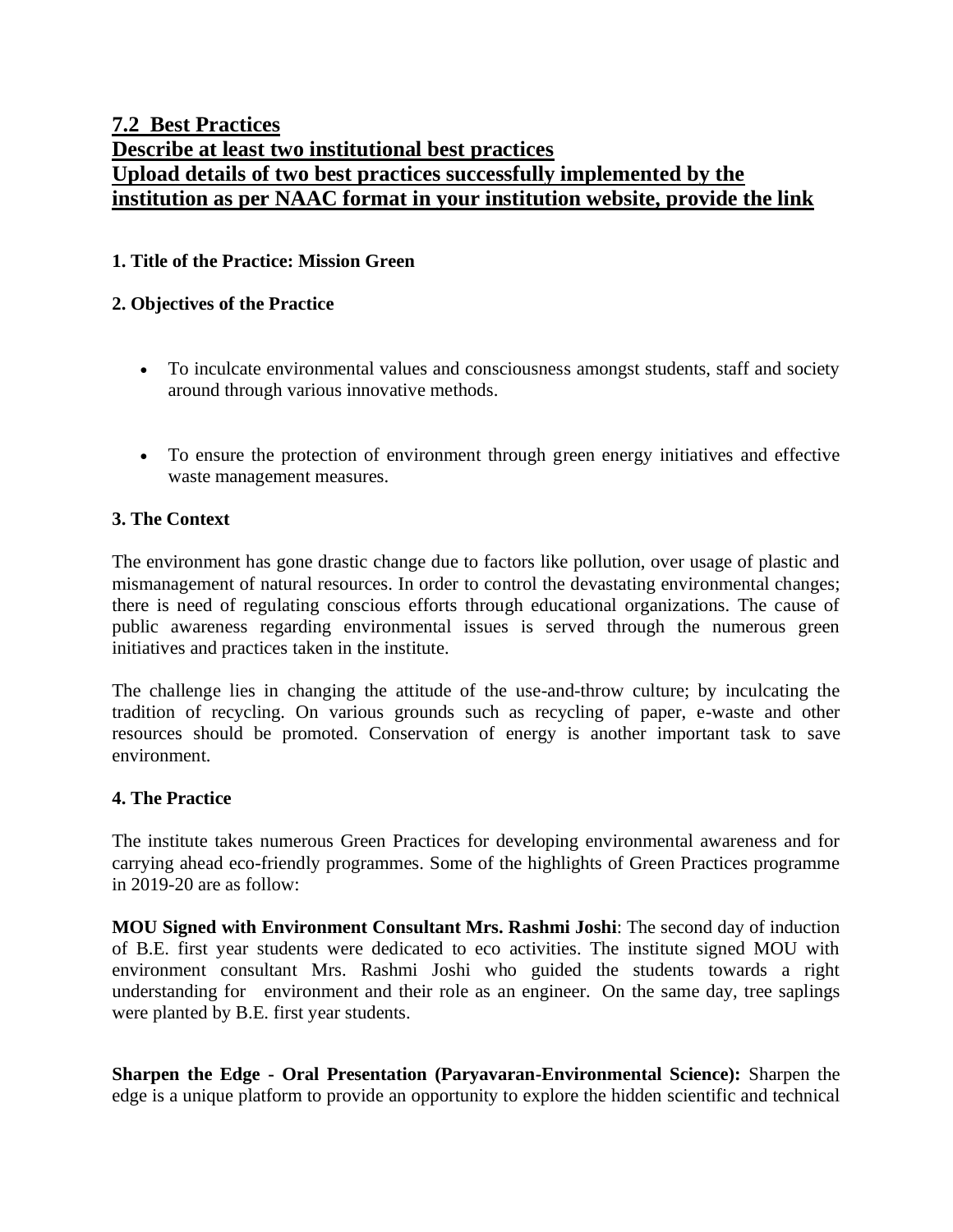aptitude of first year engineering students. In this event, students present their vision and innovative ideas on the topics of basic sciences. Keeping this concept in views, students presented their idea on various topics of environmental science like organic farming, reforestation, pollution prevention, green politics for the creation of ecological sustainable society and environmental remediation.

**Online National Level Quiz on Environmental Science:** During the pandemic, Eco Club organized an online national level quiz of Environmental Science. The quiz was conducted for seven days. In which 2021 participants took part from all over India and received certificate of participation.

**Covidity 2020 - National Level Online Poster Making Competition - The Engineer's Way:** The department of Humanities and Applied Sciences in association with Eco - Club and Institute Innovation Cell of K. C. College of Engineering and Management Studies and Research organized a poster making competition by the application of AutoCAD on the topics related to COVID-19. The posters gave message regarding care, precautions to be taken, inspire to fight corona, creative slogans etc. This competition was conducted from 25 to 30 May, 2020. In which 75 participants received certificates.

**Webinar on "Air Pollution, Global Warming, Climate Change, Society and Sustainability" (World Environment Day):** On the occasion of World Environment Day, the Eco Club in association with the Department of Humanities and Applied Sciences organized a webinar on Air Pollution, Global Warming, Climate Change, Society and Sustainability on 05 June, 2020. The session was taken by Mr. Abhijit Pathak Scientist in Central Pollution Control Board, Delhi (Statutory Organization under the Ministry of Environment, Forest and Climate Change). In his lecture, Mr. Abhijit discussed about Air Pollution, Global Warming, Climate Change, Society and Sustainability. The session was very informative and interactive. In this event, 179 participants received certificates of participation.

#### **5. Evidence of Success**

- MOU signed with environment consultant Mrs. Rashmi Joshi on 08 August 2019 and eco awareness session was conducted by her in FE induction 2019-20.
- Saplings were potted by BE first year students during induction 2019-20.
- Various topics on environmental issues were explained and presented by first year students in Sharpen the Edge 2020.
- Online national level quiz on environmental science was conducted from  $21$ <sup>\*</sup> May to  $27$ <sup>\*</sup> May 2020.
- Covidity 2020 National Level Online Poster Making Competition The Engineer's Way, a competition was conducted from  $25<sup>th</sup>$  to  $30<sup>th</sup>$  May 2020 with participation of 75 students.
- On World Environment Day, Webinar on "Air Pollution, Global Warming, Climate Change, Society and Sustainability" (World Environment Day) was conducted on  $05<sup>th</sup>$ June 2020.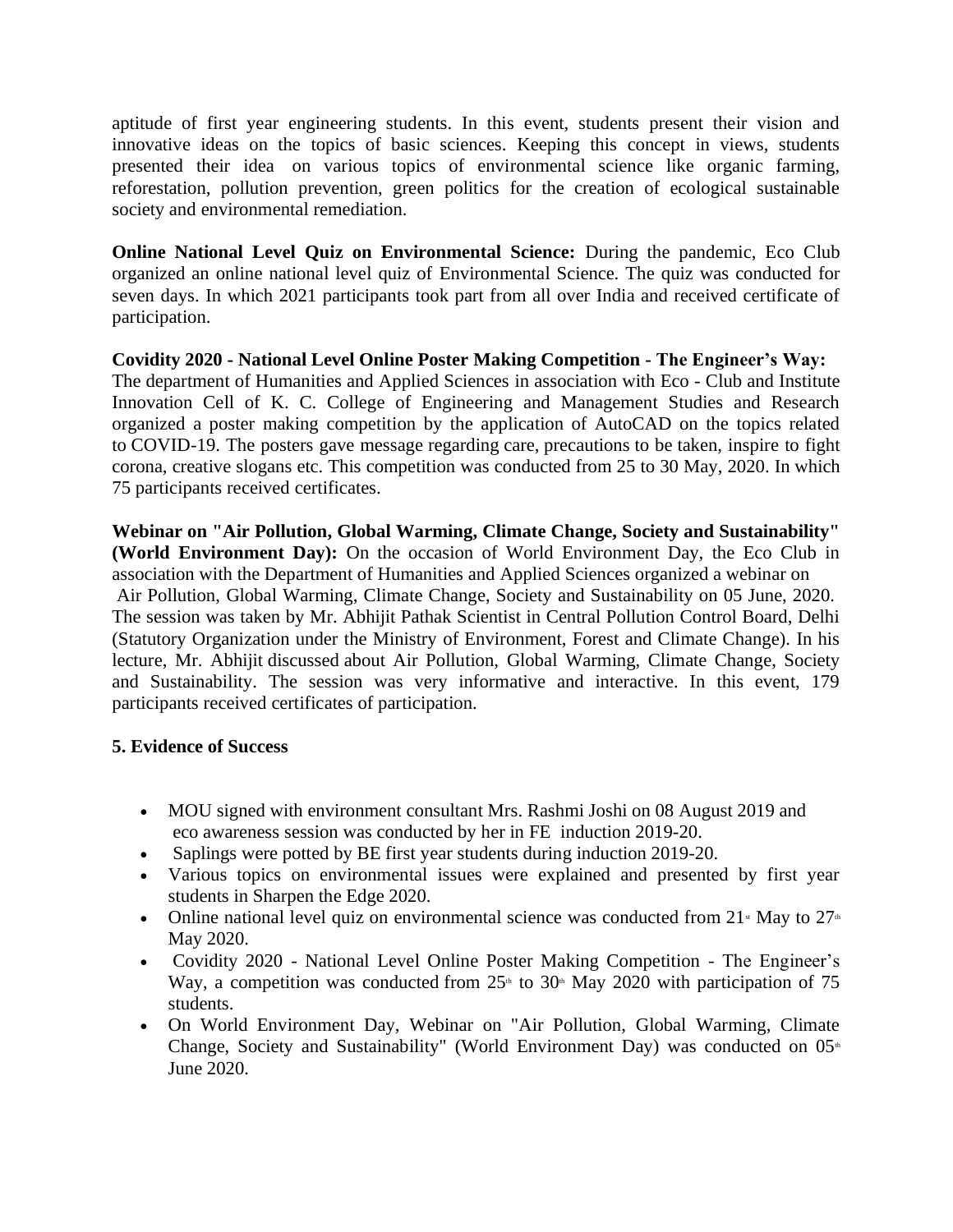- The institute won **"Green Campus Award"** from Synergy in January 2019.
- The **E-Waste Collection Drive** was organized with collaboration of E-Incarnation Recycling Private Limited on 18 May 2019. There was collection of 1450.5 Kg of ewaste from different departments of the institute.
- **Waste Paper Collection Drive** conducted on 24 April 2019.
- **No Vehicles Day** was celebrated on 28 February 2019.
- The institute organized "**Cleanliness Awareness Program"** with collaboration of Thane Municipal Corporation, Thane on 29 January 2019.
- The **"Green Audit"** was conducted by Quality Certification Services from 03 January 2019 to 04 January 2019.
- Various measures have been taken by the institute for energy conservation like replacement of conventional florescent tube lights with LED tube lights, CFL bulbs with LED bulbs in 2018-19.
- The institute has enrolled on green army initiative of Maharashtra government. http://greenarmy.mahaforest.gov.in/index.php?option=orgreport&lang=Mar.
- Plastic collection drive was organized from 11 June to 15 June 2018.
- E-waste Collection drive There was collection of 400 kg of e-waste from different departments of the institute on the occasion of World Environment Day.
- Celebrations at Pimpri with a plantation drive on the World Environment Day, 5 June 2018 plantation of 100 saplings of different kinds of flora in the village.
- Organization of a seminar on "Domestic Waste Management and Terrace Gardening of vegetables" on 16 March 2018 by Eco club.
- Installation of Solar Panel System on 9 March 2018.
- Organization of Cleanliness and Plantation drive at Pimpri village on 8 March 2018.
- Waste paper collection drive was conducted on 01 March 2018.
- Inauguration of Composting Pit in the institute premises on 28 December 2017. The institute has initiated the practice of "Waste Management" with the tag line "EXCEL THE GREENER WAY".
- Green and Clean KC activity on 18 November 2017.
- Campaign on Global Warming on 22 February 2017.
- Swachh Bharat Abhiyan on 10 November 2016.
- Initiative to give smart look to garden of KCCEMSR Beauty in Creativity on 18 October 2014.

#### **6. Problems Encountered and Resources Required**

The institute had interest in developing Rain water harvesting project. However, due to locational reasons like proximity of the institute with the creek area and high-water table; it is not feasible to execute rainwater harvesting. There is a challenge of catchment management due to nearby creek area. This obstructs the practice of rainwater harvesting in the institute premise.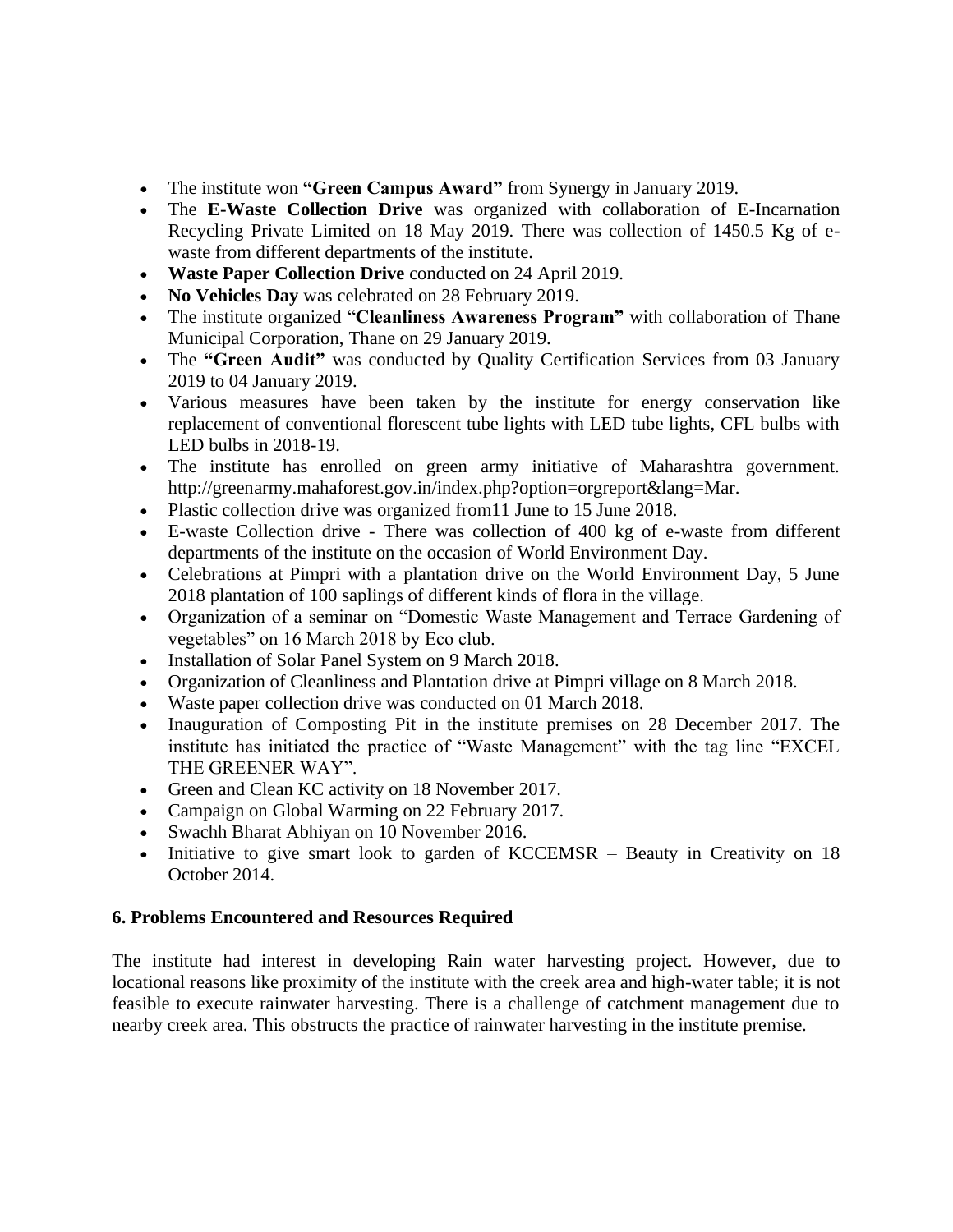## **1. Title of the practice:** E-Cell and Ideation Innovation Automation and Research Lab (IIARL)

#### **2. Objectives of the practice:**

- To impart relevant skills to the students with a motive to make them self-employable, thereby making them confident enough to earn with their skills alone.
- To help the students to develop business ideas who are eager to become entrepreneurs but are not sure how to go about it.
- To help both budding and would-be entrepreneurs with refining ideas and providing practical guidance.
- To undertake research activities, training entrepreneurs, identifying opportunities and pursuing them.
- To establish global leadership in all fields and develop competent human resources for providing services to society.
- To incubate students with sustainable business plan within the campus, thereby providing them with an ecosystem that would help them grow as entrepreneurs.

## **3. Context that required the initiation of the practice:**

With the job openings for the engineering sectors plummeting, the admissions to the engineering streams are also affected adversely. A dire necessity to cater such an alarming situation was to find a solution i.e. by motivating students to become entrepreneurs and create an ecosystem that would create jobs for the future input of engineering students. With the onset of our PM's initiative of startup India, there are various schemes deployed by the government of India that can be used as an elixir for budding startups and businesses. With extending financial support by various agencies of the Government of India like the MSMEs, SDBI, NABARD and schemes like MUDRA, innovate India, Start-up India etc. has made the start-up ecosystems to bloom within the campus. Financial support and encouragement is also being provided on a larger scale by various Corporates like Mahindra Finance, TCS etc. E-Cell was started with a motive that every graduating engineer must be confident enough to be self-employed if not by industry, be able to generate enough revenue that he or she can sustain life on this planet.

## **4. The practice:**

KCCEMSR took an initiative to set up an Entrepreneurship Cell (E-Cell) for its students with a view to motivate budding entrepreneurs to establish their own startups. The prime motive being that the students need to hone their skills to be able to sustain in the existing competitive environment and become self-employable in the first case. For the same E-Cell conducts various activities like Ked Talks, Seminars, Workshops, etc. for enhancing the skills of the students. The E-Cell is aiming at starting a full incubation center by the first half of 2019. The institute has set up a space for an incubation center under the name of IIARL, which is being tried to engender under the Atal Innovation Mission, the incubation center will provide the startups with necessary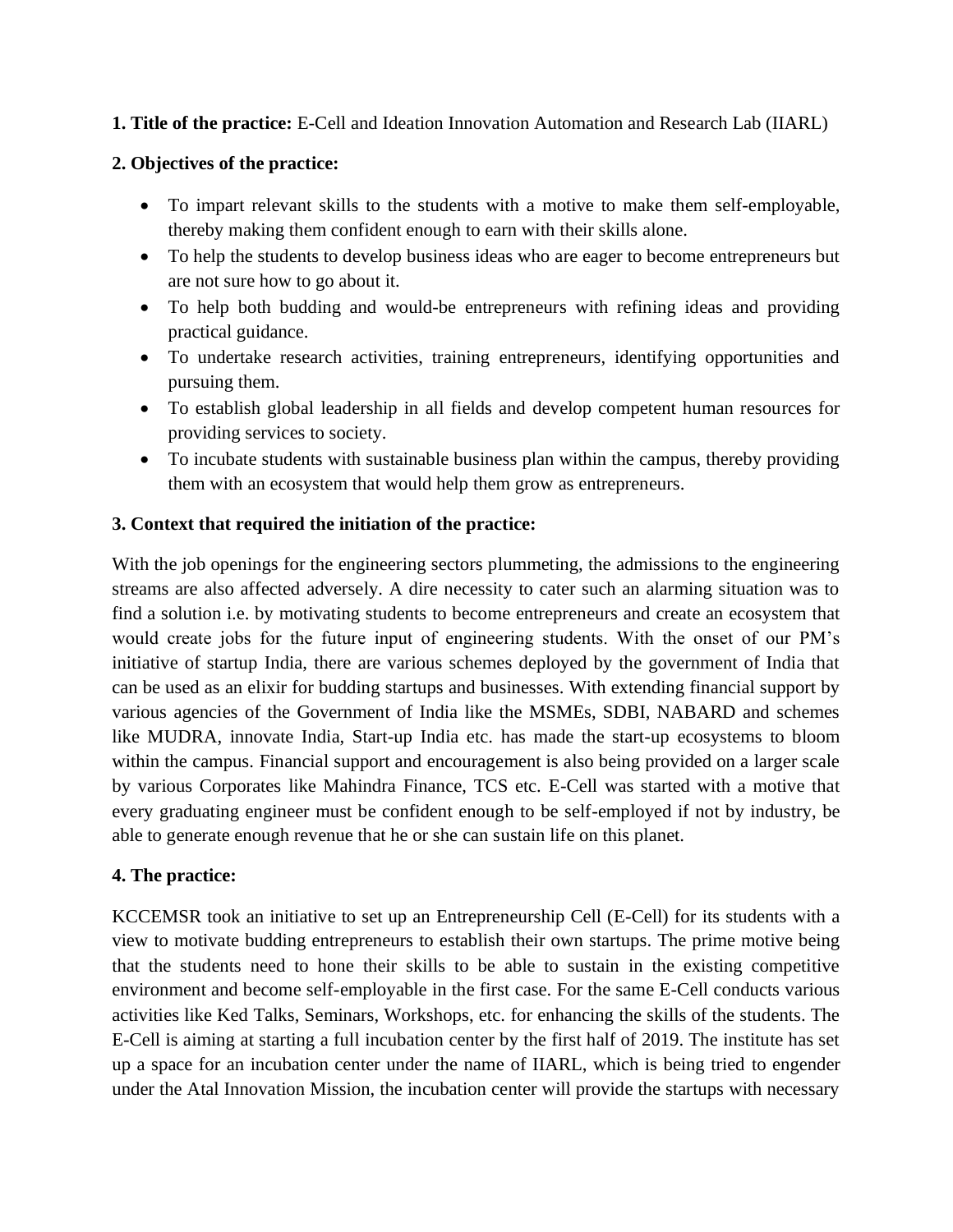guidance, tech-support, infrastructure, access to investors, networking and facilitating a host of other resources that may be required for the startup to survive and scale. There are some startups lined up to be incubated under IIARL.

Students have gained confidence and have started working for small firms/ companies and are getting paid, thereby have grown in confidence that they can do something on their own. The E-Cell has successfully nurtured some good entrepreneurs who are doing excellent work in their startups. Students have improved their skills by doing things practically and learning how to reverse engineer any system/ devices.

Initially few students joined in and were skeptical about what they would do in the future but with time they became clear about Entrepreneurship and started mentoring other students and hence lured more students and thereby the strength of students increased several folds within a span of 2 years.

The E-Cell team also won the second prize in the National Entrepreneurship Challenge held by IITB in 2018.

The E-Cell has received a funding of 20000/- from Entrepreneurship Development Institute of India (EDII) regarding conduction of activities / programs of Entrepreneurship Awareness Camp (EAC) under National Sciences & Technology Entrepreneurship Development Board (NSTEDB). Now we are applying for Faculty Development Program through Entrepreneurship Development Institute of India (EDII) under National Sciences & Technology Entrepreneurship Development Board (NSTEDB).

E-Cell students won the first prize at the Innovation Mela held at Atharva College of Engineering, Malad (W) in March 2019.

The IIARL has successfully incubated a business, "Hie Cabs", a start-up by a student of second year Computer Engineering. There are a few more start-ups lined up to be incubated in the near future. E-cell has successfully mentored its student members in setting up their own start-ups, like Redcliff Automation (Omkar Sharma), Trekk Community (Jayesh Behra), Apdid Solutions (Darshan Komu), Shahi Dynatech (Kirti Shahi). LL44 (Bhavya Shukla), Hie Cabs (Nandlal Chaudhary), Maverick (Anup Singh).

## **5. Evidence of Success:**

## **Evidence of success (2019-20):**

#### **RESPAWN - gaming event**

RESPAWN was organized by Ecell from 31st January to 2 February,2020 with the motive to entertain students with gaming and help them understand how games are developed and how gaming evolution is going from old to latest generation. CS GO, Dota 2, CS 1.6, PUBGM, CODM were the major games included in the event. Special PCs with high specs were rented for better gaming experience. Retromania, a dedicated section for old-school gamers, decorated beautifully with different lights was set up with retro games. Students from various colleges and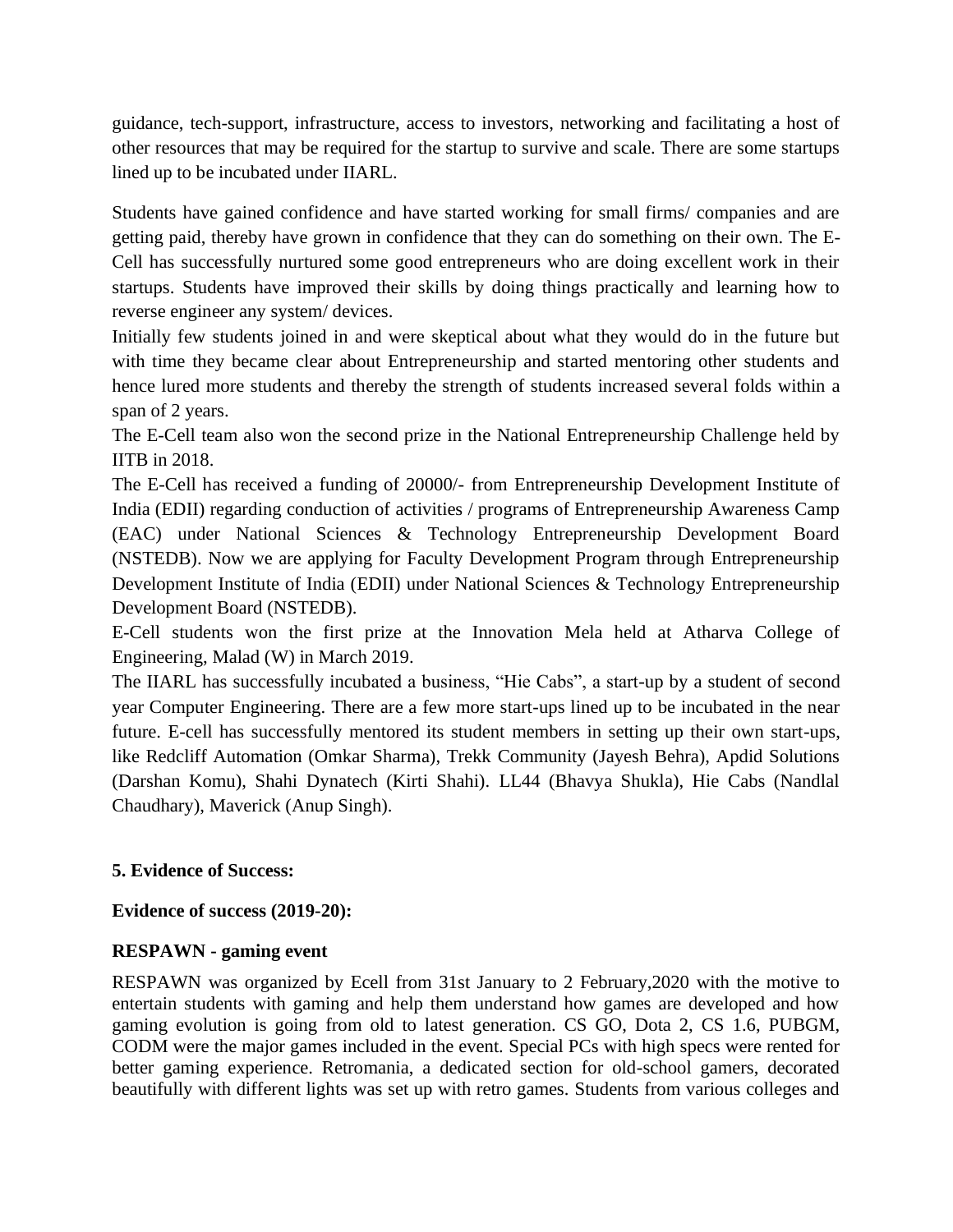game-zones showed their enthusiastic spirit by participating in this event. This event was a major hit which received a whopping response from the participants, as the attendance marked was around 400.

| Sr.<br>No.     | Work                 | <b>Company/Funding Agency</b> | <b>Funded Amount</b> |
|----------------|----------------------|-------------------------------|----------------------|
| 1              | Panic Button         | I4Things                      | $13000/-$            |
| $\overline{2}$ | <b>Safety Bangle</b> | <b>MAVIM</b>                  | $12000/-$            |
| 3              | Light based switch   | <b>JGroup Robotics</b>        | Components provided  |
| 4              | <b>Touch Switch</b>  | I4things                      | $25000/-$            |

# **Evidence of Success (2018-19):**

## **Evidence of Success (2018-19):**

| Sr.            | <b>Project</b>                 | <b>E-Cell</b>    | <b>Funding Agency</b> | Amount         |
|----------------|--------------------------------|------------------|-----------------------|----------------|
| No.            |                                |                  |                       | <b>Funded</b>  |
| 1              | E-Cell<br>Automation           | E-Cell (Ongoing) | <b>KCCEMSR</b>        | $3000/-$       |
|                | Version 2                      |                  |                       |                |
| 2              | RFID-based Attendance          | E-Cell (Ongoing) | <b>KCCEMSR</b>        | $4000/-$       |
|                | logging system                 |                  |                       |                |
| 3              | Internal Routing System        | E-Cell (Ongoing) | <b>KCCEMSR</b>        |                |
|                | (Android Based)                |                  |                       |                |
| $\overline{4}$ | Wi-Fi Speakers                 | E-Cell (Ongoing) | <b>KCCEMSR</b>        | $2500/-$       |
|                |                                |                  |                       |                |
| $\mathfrak{S}$ | <b>VPN</b><br>Inbuilt<br>based | E-Cell (Ongoing) | <b>KCCEMSR</b>        | $\overline{a}$ |
|                | Router(Networking<br>$^{+}$    |                  |                       |                |
|                | Python)                        |                  |                       |                |
| 6              | Mood Lighting                  | E-Cell (Ongoing) | <b>KCCEMSR</b>        | $850/-$        |
|                |                                |                  |                       |                |

| Sr. | Work                 | <b>Company/Funding Agency</b>       | <b>Funded Amount</b> |
|-----|----------------------|-------------------------------------|----------------------|
| No. |                      |                                     |                      |
|     | <b>Repairing PCR</b> | Tilak Municipal<br>Lokmanya         |                      |
|     | machine,             | Medical College and General         |                      |
|     | Microbiology Dept.   | Hospital, Sion, Mumbai              |                      |
|     | WebsiteDevelopment   | <b>Associate Consultants, Thane</b> | 12000/-              |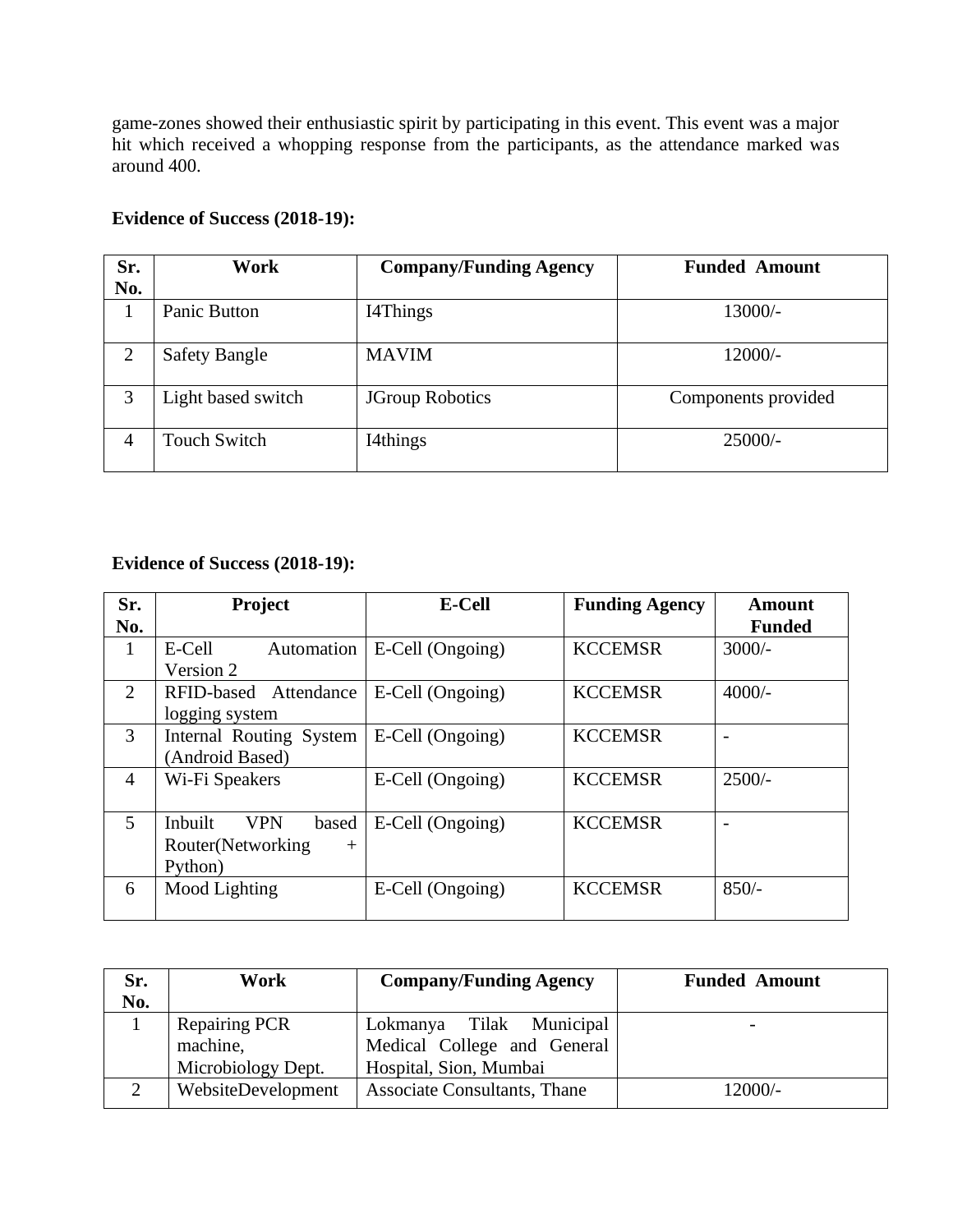| 3              | Data logger for<br>Remote Monitoring of | Seven Green Solar Systems Pvt.<br>Ltd., Bandra(E), Mumbai | $40000/-$ |
|----------------|-----------------------------------------|-----------------------------------------------------------|-----------|
|                | <b>Solar Power</b>                      |                                                           |           |
|                | Generation (Website)                    |                                                           |           |
| $\overline{4}$ | <b>Website Development</b>              | PQRS Homoeopathy & Health                                 | $50000/-$ |
|                | of Quickhomeo                           | Care Services LLP, Kandivili                              |           |
|                |                                         | (E), Mumbai                                               |           |
| $\mathfrak{H}$ | Development of                          | Inquisitive Mag                                           |           |
|                | Inquisitive Mag                         |                                                           |           |
|                | Adroid App                              |                                                           |           |
| 6              | Interval Timer/ Alarm                   | LYM Technologies                                          | $500/-$   |
|                | <b>Systems</b>                          |                                                           |           |
| 7              | Microbiology App                        | Tilak<br>Municipal<br>Lokmanya                            |           |
|                |                                         | Medical College and General                               |           |
|                |                                         | Hospital,<br>Sion,                                        |           |
|                |                                         | Mumbai(ongoing)                                           |           |
| 8              | <b>Smart Stall</b>                      | Samwick/Effena solutions                                  | 25000/-   |
|                |                                         |                                                           |           |

| Sr.            | Project                       | <b>E-Cell</b>       | <b>Funding Agency</b> | <b>Amount</b> |
|----------------|-------------------------------|---------------------|-----------------------|---------------|
| No.            |                               |                     |                       | <b>Funded</b> |
| $\mathbf{1}$   | <b>IOT Based Smart Living</b> | National            | <b>KCCEMSR</b>        |               |
|                |                               | Entrepreneurship    |                       |               |
|                |                               | Challenge<br>(NEC), |                       |               |
|                |                               | Aakar IIT Bombay    |                       |               |
| 3              | <b>Touch Switch</b>           | E-Cell              | <b>KCCEMSR</b>        | $2580/-$      |
| $\overline{4}$ | <b>Smoke Detector</b>         | E-Cell              | <b>KCCEMSR</b>        | $2029/-$      |
| 5              | <b>PIR Sensor</b>             | E-Cell              | <b>KCCEMSR</b>        | $6230/-$      |
| 6              | <b>Attendance Log System</b>  | E-Cell              | <b>KCCEMSR</b>        |               |
| 7              | <b>Farming Automation</b>     | E-Cell              | <b>KCCEMSR</b>        |               |
| 8              | <b>E</b> -Cell Automation     | E-Cell              | <b>KCCEMSR</b>        |               |
| 9              | <b>EM Door Lock</b>           | E-Cell              | <b>KCCEMSR</b>        | $5611/-$      |
| 10             | Voice Control                 | E-Cell              | <b>KCCEMSR</b>        |               |
| 11             | Mood Light                    | E-Cell              | <b>KCCEMSR</b>        | ---           |
| 12             | Electromagnetic Rail gun      | E-Cell (Ongoing)    | <b>KCCEMSR</b>        | $700/-$       |
| 13             | 3D Printer                    | E-Cell (Ongoing)    | <b>KCCEMSR</b>        | $6390/-$      |
| 14             | <b>Sample Tracking System</b> | E-Cell (Ongoing)    | <b>KCCEMSR</b>        |               |
| 15             | Sai<br>Baba<br>Charitable     | E-Cell (Ongoing)    | <b>KCCEMSR</b>        |               |
|                | <b>Trust Website</b>          |                     |                       |               |
| 16             | <b>SWAD</b><br>(Safe<br>Water | E-Cell (Ongoing)    | <b>KCCEMSR</b>        |               |
|                | Delivery) App                 |                     |                       |               |
| 17             | Continuous<br>Research        | E-Cell Setup        | <b>KCCEMSR</b>        | 1,18,886/-    |
|                | Equipment.                    |                     |                       |               |